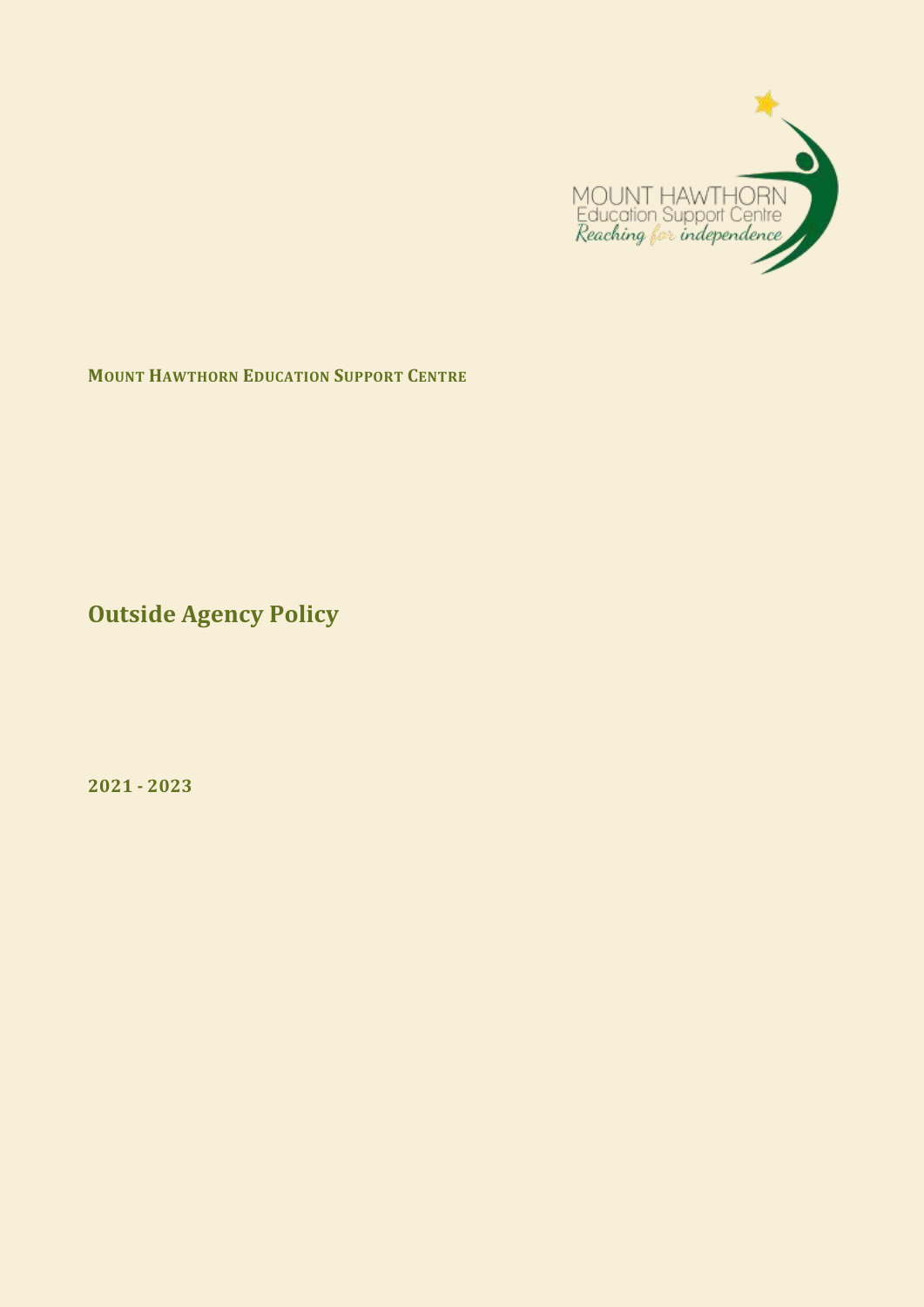# *Introduction*

Optimum services for students with Autism Spectrum Disorder/Intellectual Disability are achieved when all agencies work collaboratively in developing educational outcomes for students. The establishment of a student management group allows all stakeholders to have input into the planning of the student's program while allowing the teacher to remain responsible for the development of an appropriate educational program. The school, of course remains the case manager of the student. This collaboration is successful when all parties facilitate a coordinated, effective service across a variety of settings.

# *Procedures*

Our school is small and very crowded. Currently, we do not have any space at all to accommodate regular therapy sessions for our students. Parents wishing to have therapy sessions for their child should perhaps make appointments either first thing in the morning and come to school afterwards or later in the afternoons at their home or therapist offices. Students absent at therapy will be marked in the School Roll as at Educational Activity.

Parents are welcome to have external providers such as therapists observe their child in class, give suggestions and training to school staff regarding a specific child or communicate with the teacher in the school regarding objectives for IEPs. They should discuss this in the first instance with the school administration, who will discuss with the teacher, indicating the projected outcomes of the service. The school administration may seek the support of the school psychologist.

#### **ALL EXTERNAL PROVIDERS SHOULD:**

- provide the school with a National Criminal Record History Checks and Working with Children Checks
- contact the school administration who will provide the external provider with a copy of the Outside Agency Policy and discuss protocols, documentation and duty of care (it is understood that all information about the student discussed at school is confidential)
- negotiate the time of a proposed visit with the teacher (following approval from the Principal in accordance with agreed protocols)
- wear an identifying badge on the school site
- sign in and out at the front office in the visitors' book when they arrive and depart the school premises
- on arrival at the school, inform the school office staff of his/her arrival and sign into the Visitors Book prior to going to the classroom
- be aware that all written and verbal reports to the parents/school will refer only to the named student's performance and not that of the school staff or other students
- meet with the classroom teacher to discuss goals and school concerns
- share therapy goals with the classroom teachers

### **THE TEACHER WILL:**

- advise Admin of the dates of the proposed visits
- not be able to discuss the student in class time